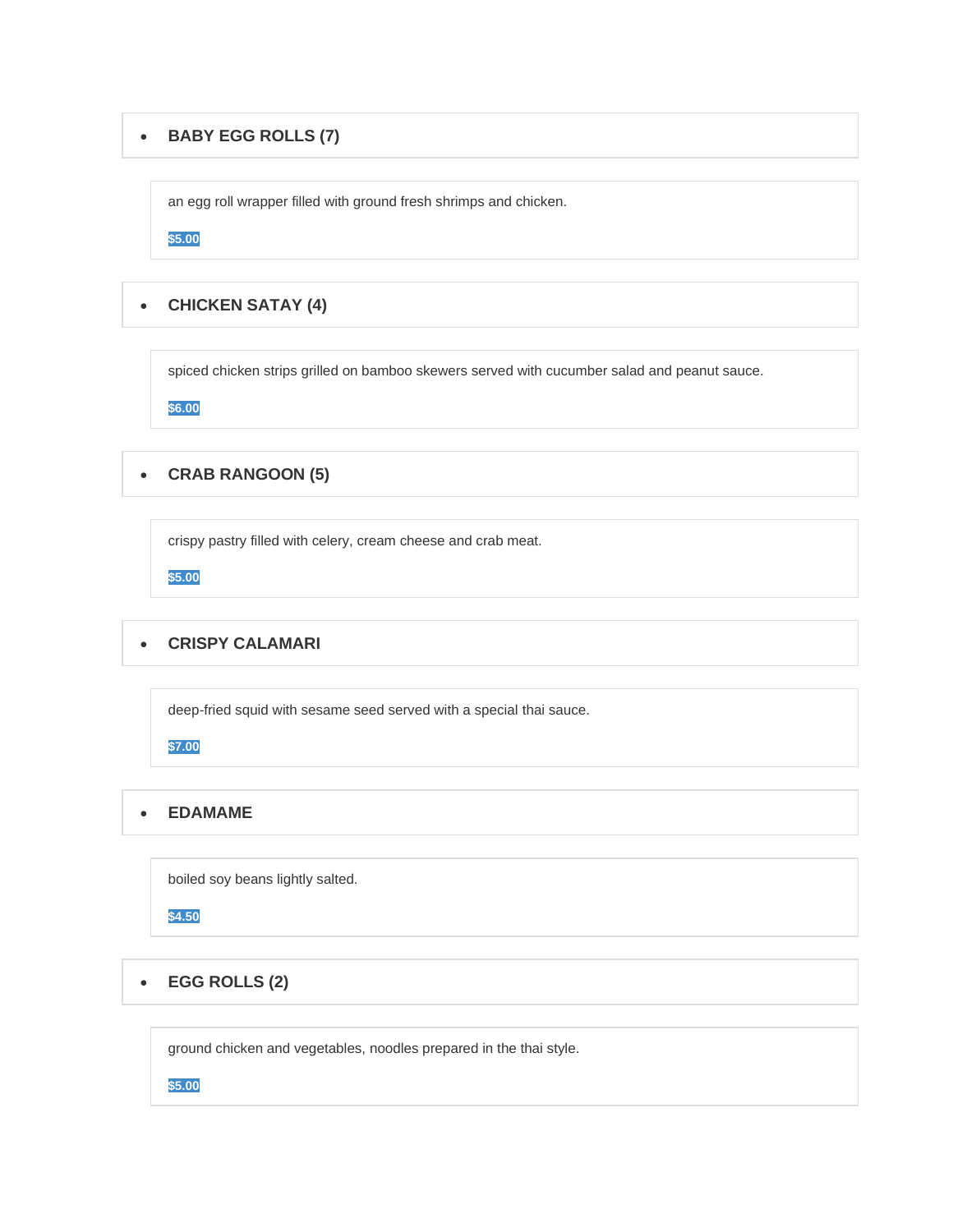#### • **FISH CAKE**

ground fillet offish coated with chili paste, deep fried.

**\$6.00**

## • **FRIED GYOZA**

fried vegetables and pork pot stickers served with homemade sesame sauce.

**\$6.00**

### • **FRIED SPICY TUNA**

deep-fried spicy tuna, avocado with spicy mayo, honey miso and honey mayo.

**\$11.00**

## • **FRIED TOFU**

deep fried tofu served with home made sauce.

**\$4.50**

#### • **ROCK SHRIMP TEMPURA**

baby shrimp tempura , fish egg with spicy lemon mayo

**\$12.00**

### • **SHRIMP POT STCKR (5)**

pan-fried vegetables and shrimp pot stickers served with homemade sesame sauce.

**\$6.00**